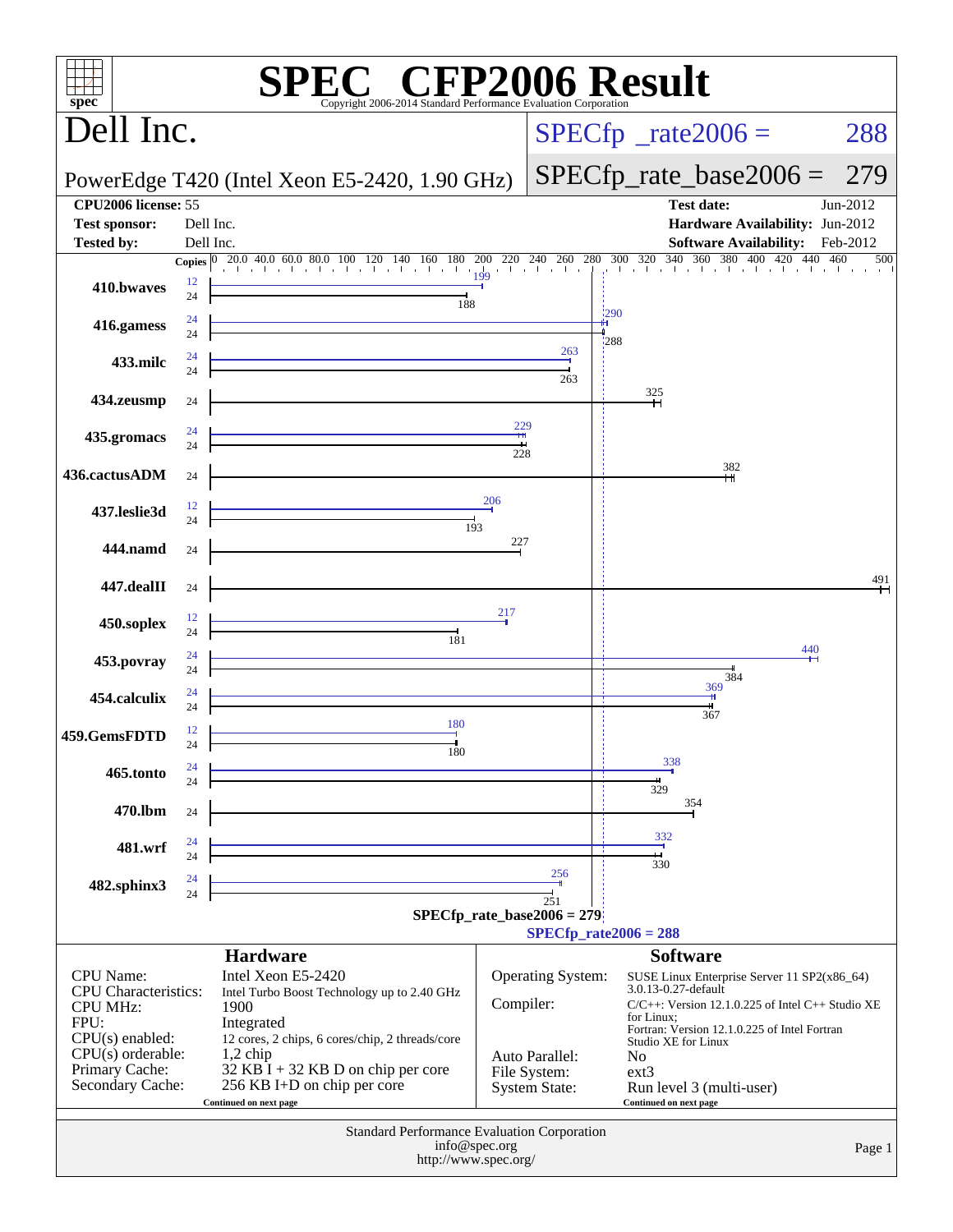# Dell Inc.

### $SPECTp_rate2006 = 288$

#### PowerEdge T420 (Intel Xeon E5-2420, 1.90 GHz)

[SPECfp\\_rate\\_base2006 =](http://www.spec.org/auto/cpu2006/Docs/result-fields.html#SPECfpratebase2006) 279

#### **[CPU2006 license:](http://www.spec.org/auto/cpu2006/Docs/result-fields.html#CPU2006license)** 55 **[Test date:](http://www.spec.org/auto/cpu2006/Docs/result-fields.html#Testdate)** Jun-2012 **[Test sponsor:](http://www.spec.org/auto/cpu2006/Docs/result-fields.html#Testsponsor)** Dell Inc. **[Hardware Availability:](http://www.spec.org/auto/cpu2006/Docs/result-fields.html#HardwareAvailability)** Jun-2012 **[Tested by:](http://www.spec.org/auto/cpu2006/Docs/result-fields.html#Testedby)** Dell Inc. **[Software Availability:](http://www.spec.org/auto/cpu2006/Docs/result-fields.html#SoftwareAvailability)** Feb-2012 [L3 Cache:](http://www.spec.org/auto/cpu2006/Docs/result-fields.html#L3Cache) 15 MB I+D on chip per chip<br>Other Cache: None [Other Cache:](http://www.spec.org/auto/cpu2006/Docs/result-fields.html#OtherCache) [Memory:](http://www.spec.org/auto/cpu2006/Docs/result-fields.html#Memory) 96 GB (12 x 8 GB 2Rx4 PC3-12800R-11, ECC, running at 1333 MHz) [Disk Subsystem:](http://www.spec.org/auto/cpu2006/Docs/result-fields.html#DiskSubsystem) 1 x 300 GB 15000 RPM SAS [Other Hardware:](http://www.spec.org/auto/cpu2006/Docs/result-fields.html#OtherHardware) None [Base Pointers:](http://www.spec.org/auto/cpu2006/Docs/result-fields.html#BasePointers) 32/64-bit<br>Peak Pointers: 32/64-bit [Peak Pointers:](http://www.spec.org/auto/cpu2006/Docs/result-fields.html#PeakPointers) [Other Software:](http://www.spec.org/auto/cpu2006/Docs/result-fields.html#OtherSoftware) None

| Other Hardware:  |               | None           |       |                |       |                      |            |               |                |              |                |              |                |              |
|------------------|---------------|----------------|-------|----------------|-------|----------------------|------------|---------------|----------------|--------------|----------------|--------------|----------------|--------------|
|                  |               |                |       |                |       | <b>Results Table</b> |            |               |                |              |                |              |                |              |
|                  |               |                |       | <b>Base</b>    |       |                      |            |               |                |              | <b>Peak</b>    |              |                |              |
| <b>Benchmark</b> | <b>Copies</b> | <b>Seconds</b> | Ratio | <b>Seconds</b> | Ratio | <b>Seconds</b>       | Ratio      | <b>Copies</b> | <b>Seconds</b> | <b>Ratio</b> | <b>Seconds</b> | <b>Ratio</b> | <b>Seconds</b> | <b>Ratio</b> |
| 410.bwayes       | 24            | 1737           | 188   | 1736           | 188   | 1742                 | 187        | 12            | 819            | 199          | 820            | 199          | 820            | 199          |
| 416.gamess       | 24            | 1636           | 287   | 1630           | 288   | 1630                 | 288        | 24            | 1618           | 290          | 1638           | 287          | 1615           | 291          |
| $433$ .milc      | 24            | 839            | 263   | 838            | 263   | 837                  | 263        | 24            | 837            | 263          | 835            | 264          | 837            | 263          |
| 434.zeusmp       | 24            | 671            | 325   | 672            | 325   | 662                  | 330        | 24            | 671            | 325          | 672            | 325          | 662            | 330          |
| $435$ . gromacs  | 24            | 741            | 231   | 751            | 228   | 752                  | 228        | 24            | 743            | 230          | 748            | 229          | 758            | 226          |
| 436.cactusADM    | 24            | 751            | 382   | 760            | 377   | 747                  | 384        | 24            | 751            | 382          | 760            | 377          | 747            | 384          |
| 437.leslie3d     | 24            | 1168           | 193   | 1167           | 193   | 1168                 | <b>193</b> | 12            | 546            | 207          | 547            | 206          | 546            | 206          |
| 444.namd         | 24            | 848            | 227   | 848            | 227   | 849                  | 227        | 24            | 848            | 227          | 848            | 227          | 849            | 227          |
| 447.dealII       | 24            | 552            | 497   | 559            | 491   | 560                  | 491        | 24            | 552            | 497          | 559            | 491          | 560            | 491          |
| $450$ .soplex    | 24            | 1108           | 181   | 1107           | 181   | 1104                 | 181        | 12            | 462            | 217          | 461            | 217          | 461            | 217          |
| $453$ .povray    | 24            | 334            | 382   | 333            | 384   | 333                  | 384        | 24            | <b>290</b>     | 440          | 287            | 445          | 291            | 439          |
| 454.calculix     | 24            | 541            | 366   | 539            | 367   | 538                  | 368        | 24            | 539            | 367          | 536            | 369          | 536            | 370          |
| 459.GemsFDTD     | 24            | 1418           | 180   | 1412           | 180   | 1408                 | 181        | 12            | 706            | 180          | 708            | 180          | 707            | 180          |
| 465.tonto        | 24            | 722            | 327   | 717            | 329   | 718                  | 329        | 24            | 699            | 338          | 698            | 338          | 696            | 339          |
| 470.1bm          | 24            | 933            | 353   | 932            | 354   | 931                  | 354        | 24            | 933            | 353          | 932            | 354          | 931            | 354          |
| 481.wrf          | 24            | 822            | 326   | 812            | 330   | 811                  | 330l       | 24            | 807            | 332          | 807            | 332          | 807            | 332          |
| 482.sphinx3      | 24            | 1868           | 250   | 1867           | 251   | 1866                 | 251        | 24            | 1828           | 256          | 1826           | 256          | 1820           | 257          |

Results appear in the [order in which they were run.](http://www.spec.org/auto/cpu2006/Docs/result-fields.html#RunOrder) Bold underlined text [indicates a median measurement.](http://www.spec.org/auto/cpu2006/Docs/result-fields.html#Median)

### **[Submit Notes](http://www.spec.org/auto/cpu2006/Docs/result-fields.html#SubmitNotes)**

 The numactl mechanism was used to bind copies to processors. The config file option 'submit' was used to generate numactl commands to bind each copy to a specific processor. For details, please see the config file.

### **[Operating System Notes](http://www.spec.org/auto/cpu2006/Docs/result-fields.html#OperatingSystemNotes)**

Stack size set to unlimited using "ulimit -s unlimited"

#### **[Platform Notes](http://www.spec.org/auto/cpu2006/Docs/result-fields.html#PlatformNotes)**

 CPU Power Management set to Maximum Performance Memory Frequency set to Maximum Performance Turbo Boost set to Enabled Continued on next page

> Standard Performance Evaluation Corporation [info@spec.org](mailto:info@spec.org) <http://www.spec.org/>

Page 2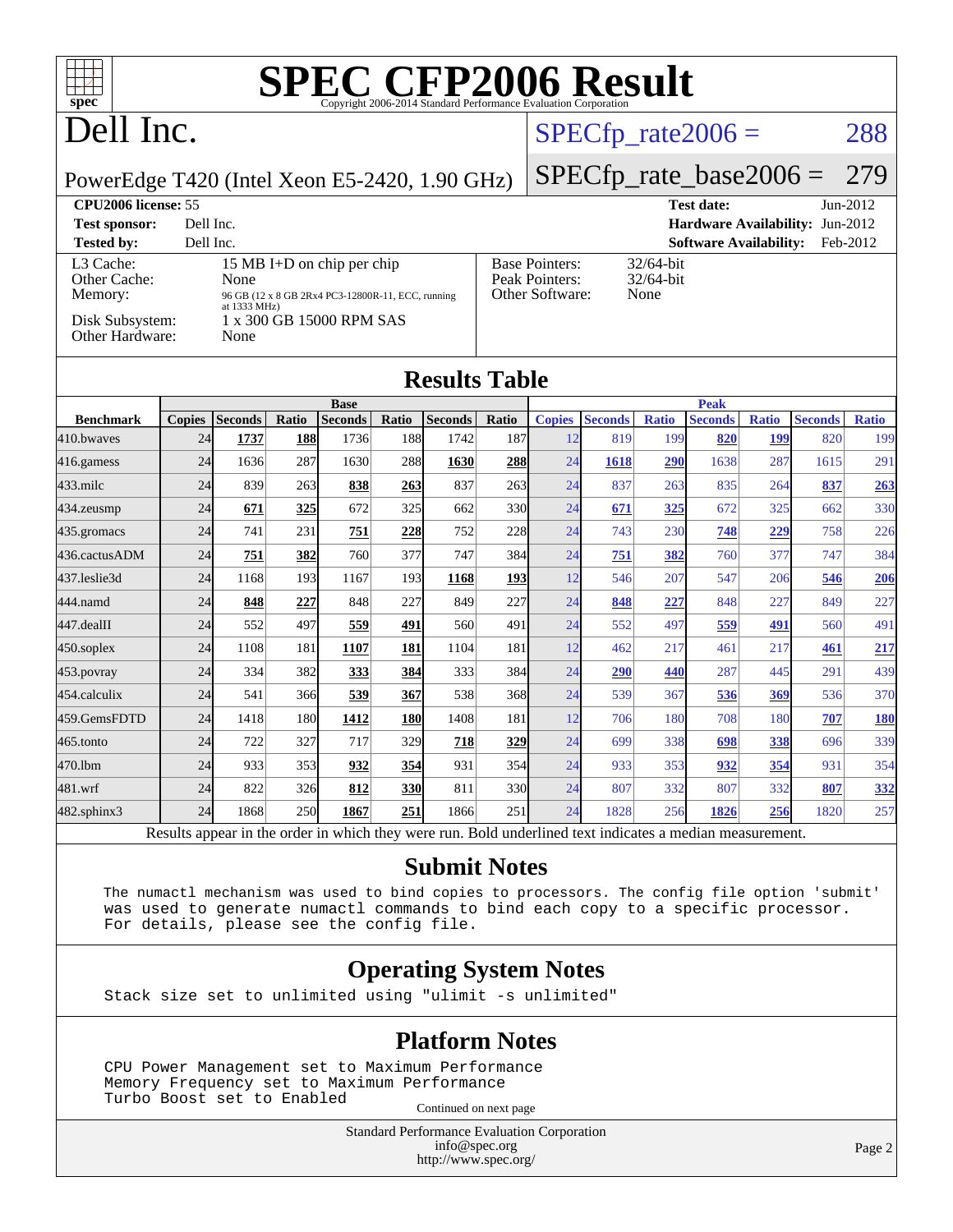# Dell Inc.

 $SPECTp\_rate2006 = 288$ 

PowerEdge T420 (Intel Xeon E5-2420, 1.90 GHz)

**[Test sponsor:](http://www.spec.org/auto/cpu2006/Docs/result-fields.html#Testsponsor)** Dell Inc. **[Hardware Availability:](http://www.spec.org/auto/cpu2006/Docs/result-fields.html#HardwareAvailability)** Jun-2012 **[Tested by:](http://www.spec.org/auto/cpu2006/Docs/result-fields.html#Testedby)** Dell Inc. **[Software Availability:](http://www.spec.org/auto/cpu2006/Docs/result-fields.html#SoftwareAvailability)** Feb-2012

[SPECfp\\_rate\\_base2006 =](http://www.spec.org/auto/cpu2006/Docs/result-fields.html#SPECfpratebase2006) 279 **[CPU2006 license:](http://www.spec.org/auto/cpu2006/Docs/result-fields.html#CPU2006license)** 55 **[Test date:](http://www.spec.org/auto/cpu2006/Docs/result-fields.html#Testdate)** Jun-2012

### **[Platform Notes \(Continued\)](http://www.spec.org/auto/cpu2006/Docs/result-fields.html#PlatformNotes)**

Standard Performance Evaluation Corporation C States/C1E set to Enabled Sysinfo program /root/CPU2006-1.2/config/sysinfo.rev6800 \$Rev: 6800 \$ \$Date:: 2011-10-11 #\$ 6f2ebdff5032aaa42e583f96b07f99d3 running on linux-316h Wed Jun 6 23:27:38 2012 This section contains SUT (System Under Test) info as seen by some common utilities. To remove or add to this section, see: <http://www.spec.org/cpu2006/Docs/config.html#sysinfo> From /proc/cpuinfo model name : Intel(R) Xeon(R) CPU E5-2420 0 @ 1.90GHz 2 "physical id"s (chips) 24 "processors" cores, siblings (Caution: counting these is hw and system dependent. The following excerpts from /proc/cpuinfo might not be reliable. Use with caution.) cpu cores : 6 siblings : 12 physical 0: cores 0 1 2 3 4 5 physical 1: cores 0 1 2 3 4 5 cache size : 15360 KB From /proc/meminfo MemTotal: 98994188 kB HugePages\_Total: 0<br>Hugepagesize: 2048 kB Hugepagesize: /usr/bin/lsb\_release -d SUSE Linux Enterprise Server 11 (x86\_64) From /etc/\*release\* /etc/\*version\* SuSE-release: SUSE Linux Enterprise Server 11 (x86\_64) VERSION = 11 PATCHLEVEL = 2 uname -a: Linux linux-316h 3.0.13-0.27-default #1 SMP Wed Feb 15 13:33:49 UTC 2012 (d73692b) x86\_64 x86\_64 x86\_64 GNU/Linux run-level 3 Jun 6 07:56 last=S SPEC is set to: /root/CPU2006-1.2<br>Filesystem Type Size Use Type Size Used Avail Use% Mounted on /dev/sda2 ext3 271G 123G 135G 48% / Additional information from dmidecode: (End of data from sysinfo program)

[info@spec.org](mailto:info@spec.org) <http://www.spec.org/>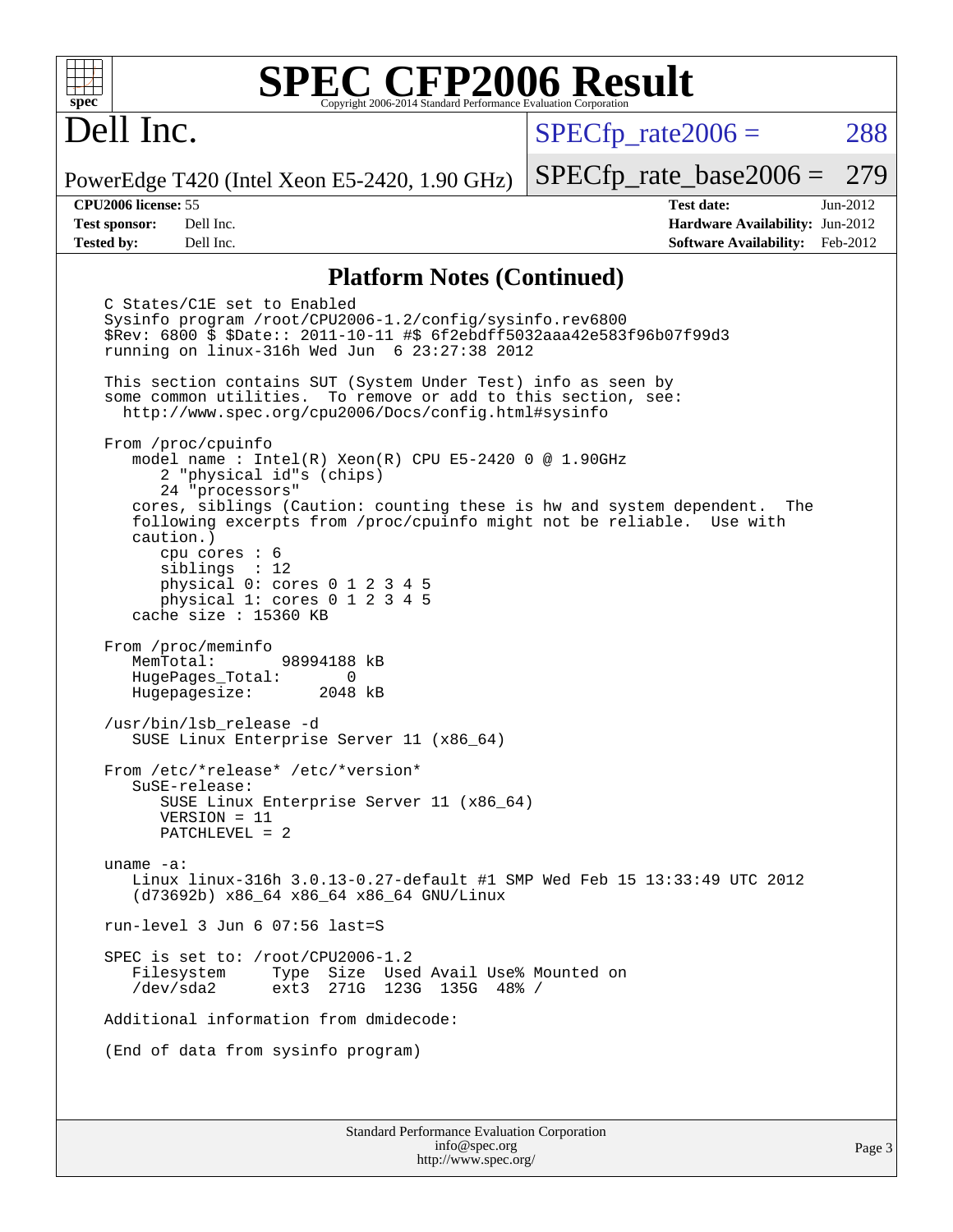# Dell Inc.

 $SPECTp_rate2006 = 288$ 

[SPECfp\\_rate\\_base2006 =](http://www.spec.org/auto/cpu2006/Docs/result-fields.html#SPECfpratebase2006) 279

PowerEdge T420 (Intel Xeon E5-2420, 1.90 GHz)

**[Tested by:](http://www.spec.org/auto/cpu2006/Docs/result-fields.html#Testedby)** Dell Inc. **[Software Availability:](http://www.spec.org/auto/cpu2006/Docs/result-fields.html#SoftwareAvailability)** Feb-2012

**[CPU2006 license:](http://www.spec.org/auto/cpu2006/Docs/result-fields.html#CPU2006license)** 55 **[Test date:](http://www.spec.org/auto/cpu2006/Docs/result-fields.html#Testdate)** Jun-2012 **[Test sponsor:](http://www.spec.org/auto/cpu2006/Docs/result-fields.html#Testsponsor)** Dell Inc. **[Hardware Availability:](http://www.spec.org/auto/cpu2006/Docs/result-fields.html#HardwareAvailability)** Jun-2012

### **[General Notes](http://www.spec.org/auto/cpu2006/Docs/result-fields.html#GeneralNotes)**

Environment variables set by runspec before the start of the run: LD LIBRARY PATH = "/root/CPU2006-1.2/libs/32:/root/CPU2006-1.2/libs/64"

 Binaries compiled on a system with 1x Core i7-860 CPU + 8GB memory using RHEL5.5 Transparent Huge Pages enabled with: echo always > /sys/kernel/mm/transparent\_hugepage/enabled Filesystem page cache cleared with: echo 1> /proc/sys/vm/drop\_caches runspec command invoked through numactl i.e.: numactl --interleave=all runspec <etc>

### **[Base Compiler Invocation](http://www.spec.org/auto/cpu2006/Docs/result-fields.html#BaseCompilerInvocation)**

[C benchmarks](http://www.spec.org/auto/cpu2006/Docs/result-fields.html#Cbenchmarks):  $\frac{1}{2}$ cc  $-\text{m64}$ 

[C++ benchmarks:](http://www.spec.org/auto/cpu2006/Docs/result-fields.html#CXXbenchmarks) [icpc -m64](http://www.spec.org/cpu2006/results/res2012q3/cpu2006-20120703-23465.flags.html#user_CXXbase_intel_icpc_64bit_bedb90c1146cab66620883ef4f41a67e)

[Fortran benchmarks](http://www.spec.org/auto/cpu2006/Docs/result-fields.html#Fortranbenchmarks): [ifort -m64](http://www.spec.org/cpu2006/results/res2012q3/cpu2006-20120703-23465.flags.html#user_FCbase_intel_ifort_64bit_ee9d0fb25645d0210d97eb0527dcc06e)

[Benchmarks using both Fortran and C](http://www.spec.org/auto/cpu2006/Docs/result-fields.html#BenchmarksusingbothFortranandC): [icc -m64](http://www.spec.org/cpu2006/results/res2012q3/cpu2006-20120703-23465.flags.html#user_CC_FCbase_intel_icc_64bit_0b7121f5ab7cfabee23d88897260401c) [ifort -m64](http://www.spec.org/cpu2006/results/res2012q3/cpu2006-20120703-23465.flags.html#user_CC_FCbase_intel_ifort_64bit_ee9d0fb25645d0210d97eb0527dcc06e)

## **[Base Portability Flags](http://www.spec.org/auto/cpu2006/Docs/result-fields.html#BasePortabilityFlags)**

| 410.bwaves: -DSPEC CPU LP64                |                                                                |
|--------------------------------------------|----------------------------------------------------------------|
| 416.gamess: -DSPEC_CPU_LP64                |                                                                |
| 433.milc: -DSPEC CPU LP64                  |                                                                |
| 434.zeusmp: - DSPEC_CPU_LP64               |                                                                |
| 435.gromacs: -DSPEC_CPU_LP64 -nofor_main   |                                                                |
| 436.cactusADM: -DSPEC CPU LP64 -nofor main |                                                                |
| 437.leslie3d: -DSPEC CPU LP64              |                                                                |
| 444.namd: -DSPEC CPU LP64                  |                                                                |
| 447.dealII: -DSPEC_CPU LP64                |                                                                |
| 450.soplex: -DSPEC_CPU_LP64                |                                                                |
| 453.povray: -DSPEC_CPU_LP64                |                                                                |
| 454.calculix: -DSPEC CPU LP64 -nofor main  |                                                                |
| 459.GemsFDTD: -DSPEC CPU LP64              |                                                                |
| 465.tonto: -DSPEC CPU LP64                 |                                                                |
| 470.1bm: - DSPEC CPU LP64                  |                                                                |
|                                            | 481.wrf: -DSPEC CPU_LP64 -DSPEC_CPU_CASE_FLAG -DSPEC_CPU_LINUX |
| 482.sphinx3: -DSPEC CPU LP64               |                                                                |
|                                            |                                                                |

| <b>Standard Performance Evaluation Corporation</b> |
|----------------------------------------------------|
| info@spec.org                                      |
| http://www.spec.org/                               |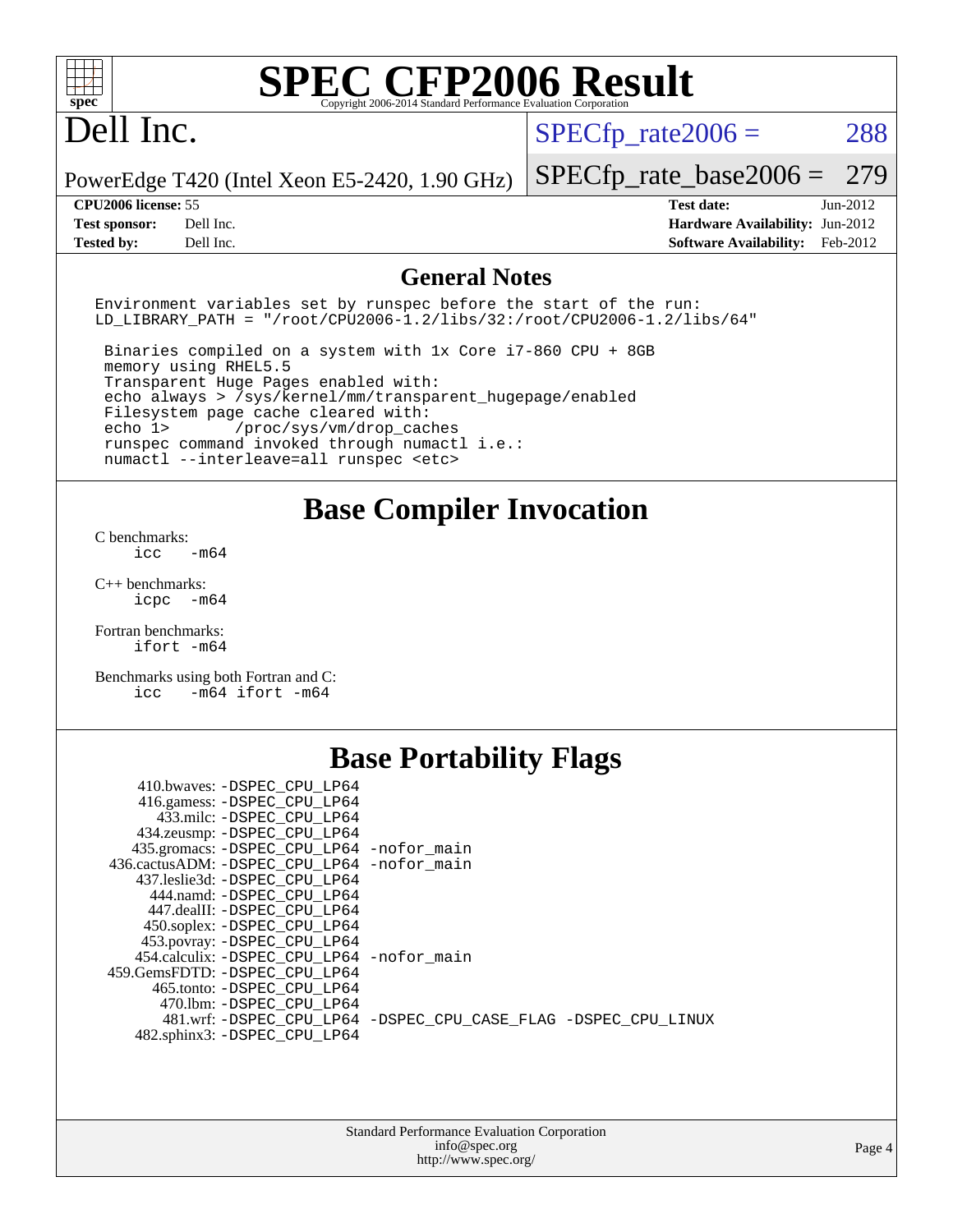

# Dell Inc.

 $SPECTp\_rate2006 = 288$ 

PowerEdge T420 (Intel Xeon E5-2420, 1.90 GHz)

#### **[CPU2006 license:](http://www.spec.org/auto/cpu2006/Docs/result-fields.html#CPU2006license)** 55 **[Test date:](http://www.spec.org/auto/cpu2006/Docs/result-fields.html#Testdate)** Jun-2012

[SPECfp\\_rate\\_base2006 =](http://www.spec.org/auto/cpu2006/Docs/result-fields.html#SPECfpratebase2006) 279

**[Test sponsor:](http://www.spec.org/auto/cpu2006/Docs/result-fields.html#Testsponsor)** Dell Inc. **[Hardware Availability:](http://www.spec.org/auto/cpu2006/Docs/result-fields.html#HardwareAvailability)** Jun-2012 **[Tested by:](http://www.spec.org/auto/cpu2006/Docs/result-fields.html#Testedby)** Dell Inc. **[Software Availability:](http://www.spec.org/auto/cpu2006/Docs/result-fields.html#SoftwareAvailability)** Feb-2012

## **[Base Optimization Flags](http://www.spec.org/auto/cpu2006/Docs/result-fields.html#BaseOptimizationFlags)**

[C benchmarks](http://www.spec.org/auto/cpu2006/Docs/result-fields.html#Cbenchmarks): [-xAVX](http://www.spec.org/cpu2006/results/res2012q3/cpu2006-20120703-23465.flags.html#user_CCbase_f-xAVX) [-ipo](http://www.spec.org/cpu2006/results/res2012q3/cpu2006-20120703-23465.flags.html#user_CCbase_f-ipo) [-O3](http://www.spec.org/cpu2006/results/res2012q3/cpu2006-20120703-23465.flags.html#user_CCbase_f-O3) [-no-prec-div](http://www.spec.org/cpu2006/results/res2012q3/cpu2006-20120703-23465.flags.html#user_CCbase_f-no-prec-div) [-static](http://www.spec.org/cpu2006/results/res2012q3/cpu2006-20120703-23465.flags.html#user_CCbase_f-static) [-opt-prefetch](http://www.spec.org/cpu2006/results/res2012q3/cpu2006-20120703-23465.flags.html#user_CCbase_f-opt-prefetch) [-auto-p32](http://www.spec.org/cpu2006/results/res2012q3/cpu2006-20120703-23465.flags.html#user_CCbase_f-auto-p32) [-ansi-alias](http://www.spec.org/cpu2006/results/res2012q3/cpu2006-20120703-23465.flags.html#user_CCbase_f-ansi-alias) [-opt-mem-layout-trans=3](http://www.spec.org/cpu2006/results/res2012q3/cpu2006-20120703-23465.flags.html#user_CCbase_f-opt-mem-layout-trans_a7b82ad4bd7abf52556d4961a2ae94d5) [C++ benchmarks:](http://www.spec.org/auto/cpu2006/Docs/result-fields.html#CXXbenchmarks) [-xAVX](http://www.spec.org/cpu2006/results/res2012q3/cpu2006-20120703-23465.flags.html#user_CXXbase_f-xAVX) [-ipo](http://www.spec.org/cpu2006/results/res2012q3/cpu2006-20120703-23465.flags.html#user_CXXbase_f-ipo) [-O3](http://www.spec.org/cpu2006/results/res2012q3/cpu2006-20120703-23465.flags.html#user_CXXbase_f-O3) [-no-prec-div](http://www.spec.org/cpu2006/results/res2012q3/cpu2006-20120703-23465.flags.html#user_CXXbase_f-no-prec-div) [-static](http://www.spec.org/cpu2006/results/res2012q3/cpu2006-20120703-23465.flags.html#user_CXXbase_f-static) [-opt-prefetch](http://www.spec.org/cpu2006/results/res2012q3/cpu2006-20120703-23465.flags.html#user_CXXbase_f-opt-prefetch) [-auto-p32](http://www.spec.org/cpu2006/results/res2012q3/cpu2006-20120703-23465.flags.html#user_CXXbase_f-auto-p32) [-ansi-alias](http://www.spec.org/cpu2006/results/res2012q3/cpu2006-20120703-23465.flags.html#user_CXXbase_f-ansi-alias) [-opt-mem-layout-trans=3](http://www.spec.org/cpu2006/results/res2012q3/cpu2006-20120703-23465.flags.html#user_CXXbase_f-opt-mem-layout-trans_a7b82ad4bd7abf52556d4961a2ae94d5) [Fortran benchmarks](http://www.spec.org/auto/cpu2006/Docs/result-fields.html#Fortranbenchmarks): [-xAVX](http://www.spec.org/cpu2006/results/res2012q3/cpu2006-20120703-23465.flags.html#user_FCbase_f-xAVX) [-ipo](http://www.spec.org/cpu2006/results/res2012q3/cpu2006-20120703-23465.flags.html#user_FCbase_f-ipo) [-O3](http://www.spec.org/cpu2006/results/res2012q3/cpu2006-20120703-23465.flags.html#user_FCbase_f-O3) [-no-prec-div](http://www.spec.org/cpu2006/results/res2012q3/cpu2006-20120703-23465.flags.html#user_FCbase_f-no-prec-div) [-static](http://www.spec.org/cpu2006/results/res2012q3/cpu2006-20120703-23465.flags.html#user_FCbase_f-static) [-opt-prefetch](http://www.spec.org/cpu2006/results/res2012q3/cpu2006-20120703-23465.flags.html#user_FCbase_f-opt-prefetch) [Benchmarks using both Fortran and C](http://www.spec.org/auto/cpu2006/Docs/result-fields.html#BenchmarksusingbothFortranandC): [-xAVX](http://www.spec.org/cpu2006/results/res2012q3/cpu2006-20120703-23465.flags.html#user_CC_FCbase_f-xAVX) [-ipo](http://www.spec.org/cpu2006/results/res2012q3/cpu2006-20120703-23465.flags.html#user_CC_FCbase_f-ipo) [-O3](http://www.spec.org/cpu2006/results/res2012q3/cpu2006-20120703-23465.flags.html#user_CC_FCbase_f-O3) [-no-prec-div](http://www.spec.org/cpu2006/results/res2012q3/cpu2006-20120703-23465.flags.html#user_CC_FCbase_f-no-prec-div) [-static](http://www.spec.org/cpu2006/results/res2012q3/cpu2006-20120703-23465.flags.html#user_CC_FCbase_f-static) [-opt-prefetch](http://www.spec.org/cpu2006/results/res2012q3/cpu2006-20120703-23465.flags.html#user_CC_FCbase_f-opt-prefetch) [-auto-p32](http://www.spec.org/cpu2006/results/res2012q3/cpu2006-20120703-23465.flags.html#user_CC_FCbase_f-auto-p32) [-ansi-alias](http://www.spec.org/cpu2006/results/res2012q3/cpu2006-20120703-23465.flags.html#user_CC_FCbase_f-ansi-alias) [-opt-mem-layout-trans=3](http://www.spec.org/cpu2006/results/res2012q3/cpu2006-20120703-23465.flags.html#user_CC_FCbase_f-opt-mem-layout-trans_a7b82ad4bd7abf52556d4961a2ae94d5)

## **[Peak Compiler Invocation](http://www.spec.org/auto/cpu2006/Docs/result-fields.html#PeakCompilerInvocation)**

[C benchmarks \(except as noted below\)](http://www.spec.org/auto/cpu2006/Docs/result-fields.html#Cbenchmarksexceptasnotedbelow):  $\text{icc}$  -m64

482.sphinx3: [icc -m32](http://www.spec.org/cpu2006/results/res2012q3/cpu2006-20120703-23465.flags.html#user_peakCCLD482_sphinx3_intel_icc_a6a621f8d50482236b970c6ac5f55f93)

[C++ benchmarks \(except as noted below\):](http://www.spec.org/auto/cpu2006/Docs/result-fields.html#CXXbenchmarksexceptasnotedbelow) [icpc -m64](http://www.spec.org/cpu2006/results/res2012q3/cpu2006-20120703-23465.flags.html#user_CXXpeak_intel_icpc_64bit_bedb90c1146cab66620883ef4f41a67e)

450.soplex: [icpc -m32](http://www.spec.org/cpu2006/results/res2012q3/cpu2006-20120703-23465.flags.html#user_peakCXXLD450_soplex_intel_icpc_4e5a5ef1a53fd332b3c49e69c3330699)

[Fortran benchmarks](http://www.spec.org/auto/cpu2006/Docs/result-fields.html#Fortranbenchmarks): [ifort -m64](http://www.spec.org/cpu2006/results/res2012q3/cpu2006-20120703-23465.flags.html#user_FCpeak_intel_ifort_64bit_ee9d0fb25645d0210d97eb0527dcc06e)

[Benchmarks using both Fortran and C](http://www.spec.org/auto/cpu2006/Docs/result-fields.html#BenchmarksusingbothFortranandC): [icc -m64](http://www.spec.org/cpu2006/results/res2012q3/cpu2006-20120703-23465.flags.html#user_CC_FCpeak_intel_icc_64bit_0b7121f5ab7cfabee23d88897260401c) [ifort -m64](http://www.spec.org/cpu2006/results/res2012q3/cpu2006-20120703-23465.flags.html#user_CC_FCpeak_intel_ifort_64bit_ee9d0fb25645d0210d97eb0527dcc06e)

## **[Peak Portability Flags](http://www.spec.org/auto/cpu2006/Docs/result-fields.html#PeakPortabilityFlags)**

 410.bwaves: [-DSPEC\\_CPU\\_LP64](http://www.spec.org/cpu2006/results/res2012q3/cpu2006-20120703-23465.flags.html#suite_peakPORTABILITY410_bwaves_DSPEC_CPU_LP64) 416.gamess: [-DSPEC\\_CPU\\_LP64](http://www.spec.org/cpu2006/results/res2012q3/cpu2006-20120703-23465.flags.html#suite_peakPORTABILITY416_gamess_DSPEC_CPU_LP64) 433.milc: [-DSPEC\\_CPU\\_LP64](http://www.spec.org/cpu2006/results/res2012q3/cpu2006-20120703-23465.flags.html#suite_peakPORTABILITY433_milc_DSPEC_CPU_LP64) 434.zeusmp: [-DSPEC\\_CPU\\_LP64](http://www.spec.org/cpu2006/results/res2012q3/cpu2006-20120703-23465.flags.html#suite_peakPORTABILITY434_zeusmp_DSPEC_CPU_LP64) 435.gromacs: [-DSPEC\\_CPU\\_LP64](http://www.spec.org/cpu2006/results/res2012q3/cpu2006-20120703-23465.flags.html#suite_peakPORTABILITY435_gromacs_DSPEC_CPU_LP64) [-nofor\\_main](http://www.spec.org/cpu2006/results/res2012q3/cpu2006-20120703-23465.flags.html#user_peakLDPORTABILITY435_gromacs_f-nofor_main) 436.cactusADM: [-DSPEC\\_CPU\\_LP64](http://www.spec.org/cpu2006/results/res2012q3/cpu2006-20120703-23465.flags.html#suite_peakPORTABILITY436_cactusADM_DSPEC_CPU_LP64) [-nofor\\_main](http://www.spec.org/cpu2006/results/res2012q3/cpu2006-20120703-23465.flags.html#user_peakLDPORTABILITY436_cactusADM_f-nofor_main) 437.leslie3d: [-DSPEC\\_CPU\\_LP64](http://www.spec.org/cpu2006/results/res2012q3/cpu2006-20120703-23465.flags.html#suite_peakPORTABILITY437_leslie3d_DSPEC_CPU_LP64) 444.namd: [-DSPEC\\_CPU\\_LP64](http://www.spec.org/cpu2006/results/res2012q3/cpu2006-20120703-23465.flags.html#suite_peakPORTABILITY444_namd_DSPEC_CPU_LP64) 447.dealII: [-DSPEC\\_CPU\\_LP64](http://www.spec.org/cpu2006/results/res2012q3/cpu2006-20120703-23465.flags.html#suite_peakPORTABILITY447_dealII_DSPEC_CPU_LP64) 453.povray: [-DSPEC\\_CPU\\_LP64](http://www.spec.org/cpu2006/results/res2012q3/cpu2006-20120703-23465.flags.html#suite_peakPORTABILITY453_povray_DSPEC_CPU_LP64)

Continued on next page

Standard Performance Evaluation Corporation [info@spec.org](mailto:info@spec.org) <http://www.spec.org/>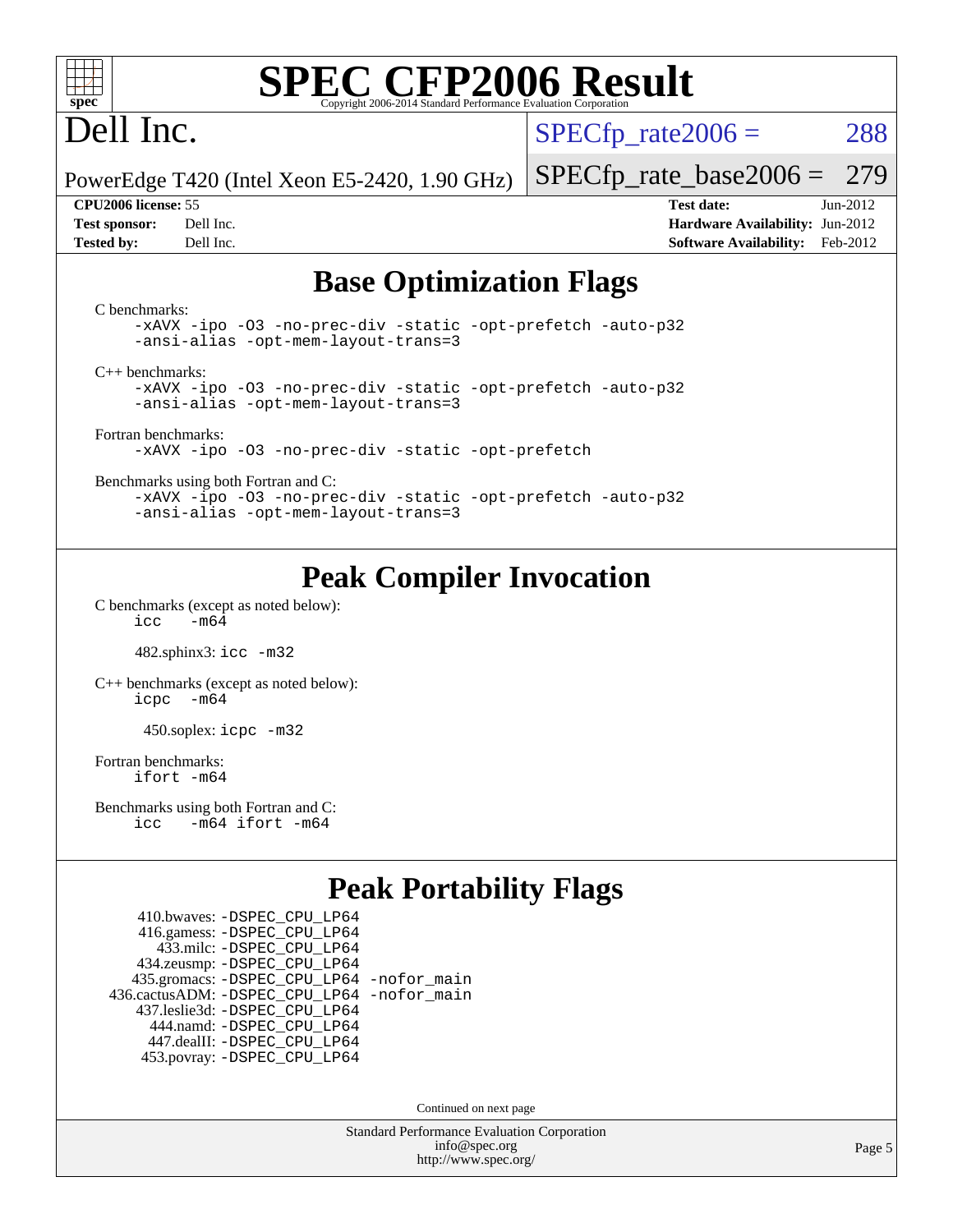

Dell Inc.

 $SPECTp\_rate2006 = 288$ 

PowerEdge T420 (Intel Xeon E5-2420, 1.90 GHz)

[SPECfp\\_rate\\_base2006 =](http://www.spec.org/auto/cpu2006/Docs/result-fields.html#SPECfpratebase2006) 279

**[CPU2006 license:](http://www.spec.org/auto/cpu2006/Docs/result-fields.html#CPU2006license)** 55 **[Test date:](http://www.spec.org/auto/cpu2006/Docs/result-fields.html#Testdate)** Jun-2012 **[Test sponsor:](http://www.spec.org/auto/cpu2006/Docs/result-fields.html#Testsponsor)** Dell Inc. **[Hardware Availability:](http://www.spec.org/auto/cpu2006/Docs/result-fields.html#HardwareAvailability)** Jun-2012 **[Tested by:](http://www.spec.org/auto/cpu2006/Docs/result-fields.html#Testedby)** Dell Inc. **[Software Availability:](http://www.spec.org/auto/cpu2006/Docs/result-fields.html#SoftwareAvailability)** Feb-2012

# **[Peak Portability Flags \(Continued\)](http://www.spec.org/auto/cpu2006/Docs/result-fields.html#PeakPortabilityFlags)**

 454.calculix: [-DSPEC\\_CPU\\_LP64](http://www.spec.org/cpu2006/results/res2012q3/cpu2006-20120703-23465.flags.html#suite_peakPORTABILITY454_calculix_DSPEC_CPU_LP64) [-nofor\\_main](http://www.spec.org/cpu2006/results/res2012q3/cpu2006-20120703-23465.flags.html#user_peakLDPORTABILITY454_calculix_f-nofor_main) 465.tonto: [-DSPEC\\_CPU\\_LP64](http://www.spec.org/cpu2006/results/res2012q3/cpu2006-20120703-23465.flags.html#suite_peakPORTABILITY465_tonto_DSPEC_CPU_LP64) 470.lbm: [-DSPEC\\_CPU\\_LP64](http://www.spec.org/cpu2006/results/res2012q3/cpu2006-20120703-23465.flags.html#suite_peakPORTABILITY470_lbm_DSPEC_CPU_LP64) 481.wrf: [-DSPEC\\_CPU\\_LP64](http://www.spec.org/cpu2006/results/res2012q3/cpu2006-20120703-23465.flags.html#suite_peakPORTABILITY481_wrf_DSPEC_CPU_LP64) [-DSPEC\\_CPU\\_CASE\\_FLAG](http://www.spec.org/cpu2006/results/res2012q3/cpu2006-20120703-23465.flags.html#b481.wrf_peakCPORTABILITY_DSPEC_CPU_CASE_FLAG) [-DSPEC\\_CPU\\_LINUX](http://www.spec.org/cpu2006/results/res2012q3/cpu2006-20120703-23465.flags.html#b481.wrf_peakCPORTABILITY_DSPEC_CPU_LINUX)

## **[Peak Optimization Flags](http://www.spec.org/auto/cpu2006/Docs/result-fields.html#PeakOptimizationFlags)**

[C benchmarks](http://www.spec.org/auto/cpu2006/Docs/result-fields.html#Cbenchmarks):

 433.milc: [-xAVX](http://www.spec.org/cpu2006/results/res2012q3/cpu2006-20120703-23465.flags.html#user_peakPASS2_CFLAGSPASS2_LDFLAGS433_milc_f-xAVX)(pass 2) [-prof-gen](http://www.spec.org/cpu2006/results/res2012q3/cpu2006-20120703-23465.flags.html#user_peakPASS1_CFLAGSPASS1_LDFLAGS433_milc_prof_gen_e43856698f6ca7b7e442dfd80e94a8fc)(pass 1) [-ipo](http://www.spec.org/cpu2006/results/res2012q3/cpu2006-20120703-23465.flags.html#user_peakPASS2_CFLAGSPASS2_LDFLAGS433_milc_f-ipo)(pass 2) [-O3](http://www.spec.org/cpu2006/results/res2012q3/cpu2006-20120703-23465.flags.html#user_peakPASS2_CFLAGSPASS2_LDFLAGS433_milc_f-O3)(pass 2) [-no-prec-div](http://www.spec.org/cpu2006/results/res2012q3/cpu2006-20120703-23465.flags.html#user_peakPASS2_CFLAGSPASS2_LDFLAGS433_milc_f-no-prec-div)(pass 2) [-prof-use](http://www.spec.org/cpu2006/results/res2012q3/cpu2006-20120703-23465.flags.html#user_peakPASS2_CFLAGSPASS2_LDFLAGS433_milc_prof_use_bccf7792157ff70d64e32fe3e1250b55)(pass 2) [-static](http://www.spec.org/cpu2006/results/res2012q3/cpu2006-20120703-23465.flags.html#user_peakOPTIMIZE433_milc_f-static) [-auto-ilp32](http://www.spec.org/cpu2006/results/res2012q3/cpu2006-20120703-23465.flags.html#user_peakCOPTIMIZE433_milc_f-auto-ilp32) [-opt-mem-layout-trans=3](http://www.spec.org/cpu2006/results/res2012q3/cpu2006-20120703-23465.flags.html#user_peakCOPTIMIZE433_milc_f-opt-mem-layout-trans_a7b82ad4bd7abf52556d4961a2ae94d5)

 $470$ .lbm: basepeak = yes

482.sphinx3: [-xAVX](http://www.spec.org/cpu2006/results/res2012q3/cpu2006-20120703-23465.flags.html#user_peakOPTIMIZE482_sphinx3_f-xAVX) [-ipo](http://www.spec.org/cpu2006/results/res2012q3/cpu2006-20120703-23465.flags.html#user_peakOPTIMIZE482_sphinx3_f-ipo) [-O3](http://www.spec.org/cpu2006/results/res2012q3/cpu2006-20120703-23465.flags.html#user_peakOPTIMIZE482_sphinx3_f-O3) [-no-prec-div](http://www.spec.org/cpu2006/results/res2012q3/cpu2006-20120703-23465.flags.html#user_peakOPTIMIZE482_sphinx3_f-no-prec-div) [-unroll2](http://www.spec.org/cpu2006/results/res2012q3/cpu2006-20120703-23465.flags.html#user_peakCOPTIMIZE482_sphinx3_f-unroll_784dae83bebfb236979b41d2422d7ec2)

[C++ benchmarks:](http://www.spec.org/auto/cpu2006/Docs/result-fields.html#CXXbenchmarks)

444.namd: basepeak = yes

447.dealII: basepeak = yes

 450.soplex: [-xAVX](http://www.spec.org/cpu2006/results/res2012q3/cpu2006-20120703-23465.flags.html#user_peakPASS2_CXXFLAGSPASS2_LDFLAGS450_soplex_f-xAVX)(pass 2) [-prof-gen](http://www.spec.org/cpu2006/results/res2012q3/cpu2006-20120703-23465.flags.html#user_peakPASS1_CXXFLAGSPASS1_LDFLAGS450_soplex_prof_gen_e43856698f6ca7b7e442dfd80e94a8fc)(pass 1) [-ipo](http://www.spec.org/cpu2006/results/res2012q3/cpu2006-20120703-23465.flags.html#user_peakPASS2_CXXFLAGSPASS2_LDFLAGS450_soplex_f-ipo)(pass 2) [-O3](http://www.spec.org/cpu2006/results/res2012q3/cpu2006-20120703-23465.flags.html#user_peakPASS2_CXXFLAGSPASS2_LDFLAGS450_soplex_f-O3)(pass 2) [-no-prec-div](http://www.spec.org/cpu2006/results/res2012q3/cpu2006-20120703-23465.flags.html#user_peakPASS2_CXXFLAGSPASS2_LDFLAGS450_soplex_f-no-prec-div)(pass 2) [-prof-use](http://www.spec.org/cpu2006/results/res2012q3/cpu2006-20120703-23465.flags.html#user_peakPASS2_CXXFLAGSPASS2_LDFLAGS450_soplex_prof_use_bccf7792157ff70d64e32fe3e1250b55)(pass 2) [-opt-malloc-options=3](http://www.spec.org/cpu2006/results/res2012q3/cpu2006-20120703-23465.flags.html#user_peakOPTIMIZE450_soplex_f-opt-malloc-options_13ab9b803cf986b4ee62f0a5998c2238)

453.povray:  $-x$ AVX(pass 2)  $-p$ rof-gen(pass 1)  $-i$ po(pass 2)  $-03$ (pass 2) [-no-prec-div](http://www.spec.org/cpu2006/results/res2012q3/cpu2006-20120703-23465.flags.html#user_peakPASS2_CXXFLAGSPASS2_LDFLAGS453_povray_f-no-prec-div)(pass 2) [-prof-use](http://www.spec.org/cpu2006/results/res2012q3/cpu2006-20120703-23465.flags.html#user_peakPASS2_CXXFLAGSPASS2_LDFLAGS453_povray_prof_use_bccf7792157ff70d64e32fe3e1250b55)(pass 2) [-unroll4](http://www.spec.org/cpu2006/results/res2012q3/cpu2006-20120703-23465.flags.html#user_peakCXXOPTIMIZE453_povray_f-unroll_4e5e4ed65b7fd20bdcd365bec371b81f) [-ansi-alias](http://www.spec.org/cpu2006/results/res2012q3/cpu2006-20120703-23465.flags.html#user_peakCXXOPTIMIZE453_povray_f-ansi-alias)

[Fortran benchmarks](http://www.spec.org/auto/cpu2006/Docs/result-fields.html#Fortranbenchmarks):

410.bwaves:  $-x$ AVX(pass 2)  $-p$ rof-gen(pass 1)  $-p$ o(pass 2)  $-03$ (pass 2) [-no-prec-div](http://www.spec.org/cpu2006/results/res2012q3/cpu2006-20120703-23465.flags.html#user_peakPASS2_FFLAGSPASS2_LDFLAGS410_bwaves_f-no-prec-div)(pass 2) [-prof-use](http://www.spec.org/cpu2006/results/res2012q3/cpu2006-20120703-23465.flags.html#user_peakPASS2_FFLAGSPASS2_LDFLAGS410_bwaves_prof_use_bccf7792157ff70d64e32fe3e1250b55)(pass 2) [-static](http://www.spec.org/cpu2006/results/res2012q3/cpu2006-20120703-23465.flags.html#user_peakOPTIMIZE410_bwaves_f-static)

 416.gamess: [-xAVX](http://www.spec.org/cpu2006/results/res2012q3/cpu2006-20120703-23465.flags.html#user_peakPASS2_FFLAGSPASS2_LDFLAGS416_gamess_f-xAVX)(pass 2) [-prof-gen](http://www.spec.org/cpu2006/results/res2012q3/cpu2006-20120703-23465.flags.html#user_peakPASS1_FFLAGSPASS1_LDFLAGS416_gamess_prof_gen_e43856698f6ca7b7e442dfd80e94a8fc)(pass 1) [-ipo](http://www.spec.org/cpu2006/results/res2012q3/cpu2006-20120703-23465.flags.html#user_peakPASS2_FFLAGSPASS2_LDFLAGS416_gamess_f-ipo)(pass 2) [-O3](http://www.spec.org/cpu2006/results/res2012q3/cpu2006-20120703-23465.flags.html#user_peakPASS2_FFLAGSPASS2_LDFLAGS416_gamess_f-O3)(pass 2) [-no-prec-div](http://www.spec.org/cpu2006/results/res2012q3/cpu2006-20120703-23465.flags.html#user_peakPASS2_FFLAGSPASS2_LDFLAGS416_gamess_f-no-prec-div)(pass 2) [-prof-use](http://www.spec.org/cpu2006/results/res2012q3/cpu2006-20120703-23465.flags.html#user_peakPASS2_FFLAGSPASS2_LDFLAGS416_gamess_prof_use_bccf7792157ff70d64e32fe3e1250b55)(pass 2) [-unroll2](http://www.spec.org/cpu2006/results/res2012q3/cpu2006-20120703-23465.flags.html#user_peakOPTIMIZE416_gamess_f-unroll_784dae83bebfb236979b41d2422d7ec2) [-inline-level=0](http://www.spec.org/cpu2006/results/res2012q3/cpu2006-20120703-23465.flags.html#user_peakOPTIMIZE416_gamess_f-inline-level_318d07a09274ad25e8d15dbfaa68ba50) [-scalar-rep-](http://www.spec.org/cpu2006/results/res2012q3/cpu2006-20120703-23465.flags.html#user_peakOPTIMIZE416_gamess_f-disablescalarrep_abbcad04450fb118e4809c81d83c8a1d) [-static](http://www.spec.org/cpu2006/results/res2012q3/cpu2006-20120703-23465.flags.html#user_peakOPTIMIZE416_gamess_f-static)

434.zeusmp: basepeak = yes

437.leslie3d: [-xAVX](http://www.spec.org/cpu2006/results/res2012q3/cpu2006-20120703-23465.flags.html#user_peakOPTIMIZE437_leslie3d_f-xAVX) [-ipo](http://www.spec.org/cpu2006/results/res2012q3/cpu2006-20120703-23465.flags.html#user_peakOPTIMIZE437_leslie3d_f-ipo) [-O3](http://www.spec.org/cpu2006/results/res2012q3/cpu2006-20120703-23465.flags.html#user_peakOPTIMIZE437_leslie3d_f-O3) [-no-prec-div](http://www.spec.org/cpu2006/results/res2012q3/cpu2006-20120703-23465.flags.html#user_peakOPTIMIZE437_leslie3d_f-no-prec-div) [-static](http://www.spec.org/cpu2006/results/res2012q3/cpu2006-20120703-23465.flags.html#user_peakOPTIMIZE437_leslie3d_f-static) [-opt-prefetch](http://www.spec.org/cpu2006/results/res2012q3/cpu2006-20120703-23465.flags.html#user_peakOPTIMIZE437_leslie3d_f-opt-prefetch)

 459.GemsFDTD: [-xAVX](http://www.spec.org/cpu2006/results/res2012q3/cpu2006-20120703-23465.flags.html#user_peakPASS2_FFLAGSPASS2_LDFLAGS459_GemsFDTD_f-xAVX)(pass 2) [-prof-gen](http://www.spec.org/cpu2006/results/res2012q3/cpu2006-20120703-23465.flags.html#user_peakPASS1_FFLAGSPASS1_LDFLAGS459_GemsFDTD_prof_gen_e43856698f6ca7b7e442dfd80e94a8fc)(pass 1) [-ipo](http://www.spec.org/cpu2006/results/res2012q3/cpu2006-20120703-23465.flags.html#user_peakPASS2_FFLAGSPASS2_LDFLAGS459_GemsFDTD_f-ipo)(pass 2) [-O3](http://www.spec.org/cpu2006/results/res2012q3/cpu2006-20120703-23465.flags.html#user_peakPASS2_FFLAGSPASS2_LDFLAGS459_GemsFDTD_f-O3)(pass 2) [-no-prec-div](http://www.spec.org/cpu2006/results/res2012q3/cpu2006-20120703-23465.flags.html#user_peakPASS2_FFLAGSPASS2_LDFLAGS459_GemsFDTD_f-no-prec-div)(pass 2) [-prof-use](http://www.spec.org/cpu2006/results/res2012q3/cpu2006-20120703-23465.flags.html#user_peakPASS2_FFLAGSPASS2_LDFLAGS459_GemsFDTD_prof_use_bccf7792157ff70d64e32fe3e1250b55)(pass 2) [-opt-malloc-options=3](http://www.spec.org/cpu2006/results/res2012q3/cpu2006-20120703-23465.flags.html#user_peakOPTIMIZE459_GemsFDTD_f-opt-malloc-options_13ab9b803cf986b4ee62f0a5998c2238)

 465.tonto: [-xAVX](http://www.spec.org/cpu2006/results/res2012q3/cpu2006-20120703-23465.flags.html#user_peakPASS2_FFLAGSPASS2_LDFLAGS465_tonto_f-xAVX)(pass 2) [-prof-gen](http://www.spec.org/cpu2006/results/res2012q3/cpu2006-20120703-23465.flags.html#user_peakPASS1_FFLAGSPASS1_LDFLAGS465_tonto_prof_gen_e43856698f6ca7b7e442dfd80e94a8fc)(pass 1) [-ipo](http://www.spec.org/cpu2006/results/res2012q3/cpu2006-20120703-23465.flags.html#user_peakPASS2_FFLAGSPASS2_LDFLAGS465_tonto_f-ipo)(pass 2) [-O3](http://www.spec.org/cpu2006/results/res2012q3/cpu2006-20120703-23465.flags.html#user_peakPASS2_FFLAGSPASS2_LDFLAGS465_tonto_f-O3)(pass 2) [-no-prec-div](http://www.spec.org/cpu2006/results/res2012q3/cpu2006-20120703-23465.flags.html#user_peakPASS2_FFLAGSPASS2_LDFLAGS465_tonto_f-no-prec-div)(pass 2) [-prof-use](http://www.spec.org/cpu2006/results/res2012q3/cpu2006-20120703-23465.flags.html#user_peakPASS2_FFLAGSPASS2_LDFLAGS465_tonto_prof_use_bccf7792157ff70d64e32fe3e1250b55)(pass 2) [-unroll4](http://www.spec.org/cpu2006/results/res2012q3/cpu2006-20120703-23465.flags.html#user_peakOPTIMIZE465_tonto_f-unroll_4e5e4ed65b7fd20bdcd365bec371b81f) [-auto](http://www.spec.org/cpu2006/results/res2012q3/cpu2006-20120703-23465.flags.html#user_peakOPTIMIZE465_tonto_f-auto) [-inline-calloc](http://www.spec.org/cpu2006/results/res2012q3/cpu2006-20120703-23465.flags.html#user_peakOPTIMIZE465_tonto_f-inline-calloc) [-opt-malloc-options=3](http://www.spec.org/cpu2006/results/res2012q3/cpu2006-20120703-23465.flags.html#user_peakOPTIMIZE465_tonto_f-opt-malloc-options_13ab9b803cf986b4ee62f0a5998c2238)

Continued on next page

Standard Performance Evaluation Corporation [info@spec.org](mailto:info@spec.org) <http://www.spec.org/>